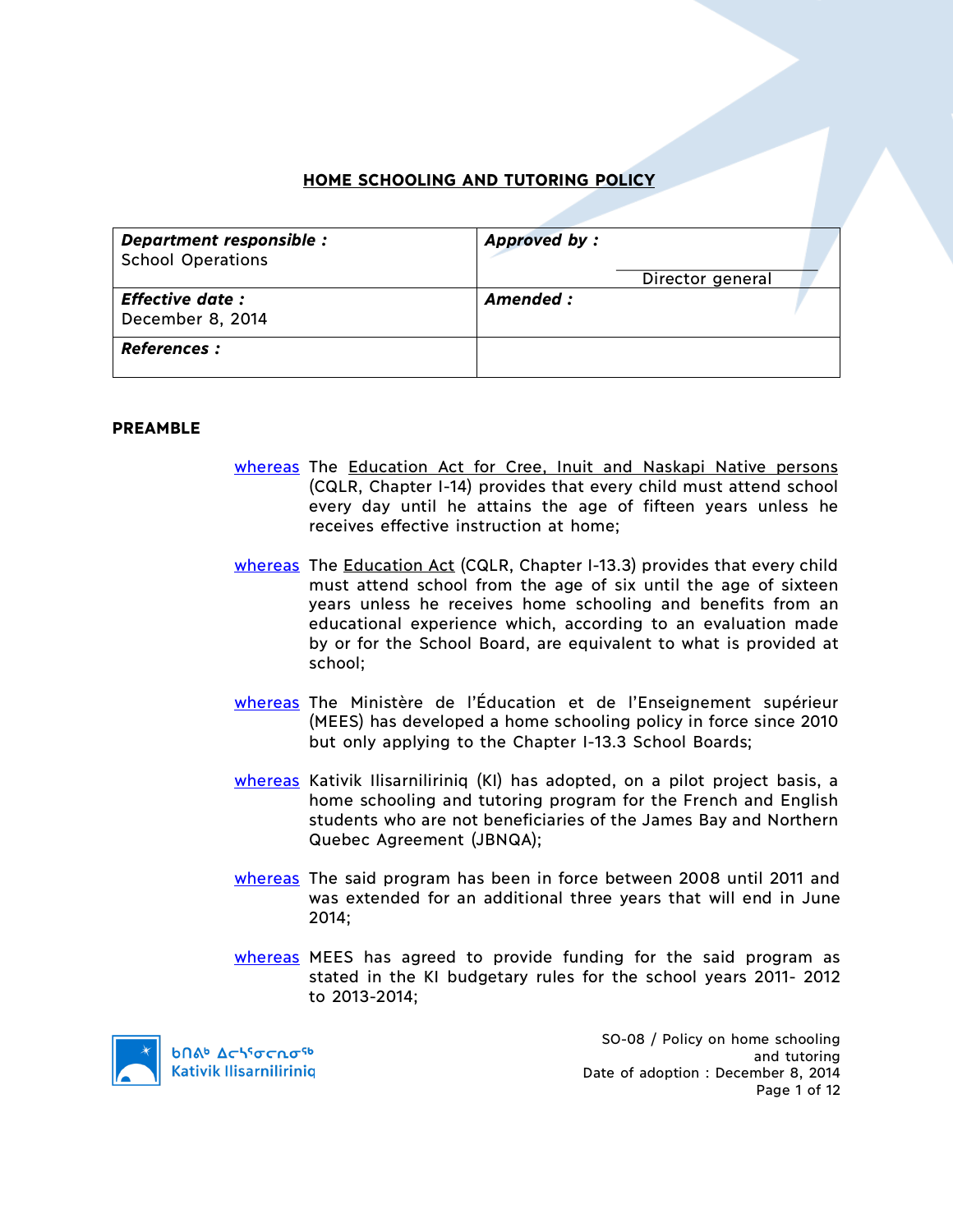- whereas So far, the said program has been limited to the students who are not beneficiaries of the JBNQA;
- whereas KI deems it necessary to adopt a home schooling and tutoring policy that will apply to all students under its jurisdiction;
- whereas There is a significant need to improve students' academic results and to increase the graduation rate of KI's students;
- whereas Tutoring has been identified as an appropriate tool to achieve the objectives mentioned above;
- whereas Tutoring in Inuktitut should be offered to Inuit Beneficiaries who are attending school outside Nunavik.

#### **HOME SCHOOLING**

#### **1. PURPOSE**

1.1 **purpose The Education Act for Cree, Inuit and Naskapi Native persons** provides that every child must attend school until he reaches the age of fifteen years unless he receives effective education at home. This means that the law recognizes the right of the parents to provide education at home to their child. However, the education at home must be effective, meaning comparable to what a child would receive if attending a regular program at school.

1.2 **framework The MEES "Home Schooling Policy Framework" specifically applies** to all school boards in Quebec except those created pursuant to the Education Act for the Cree, Inuit and Naskapi Native Persons. Accordingly, since there is no other alternative available, KI will follow this policy and will be guided by its principles and procedures.

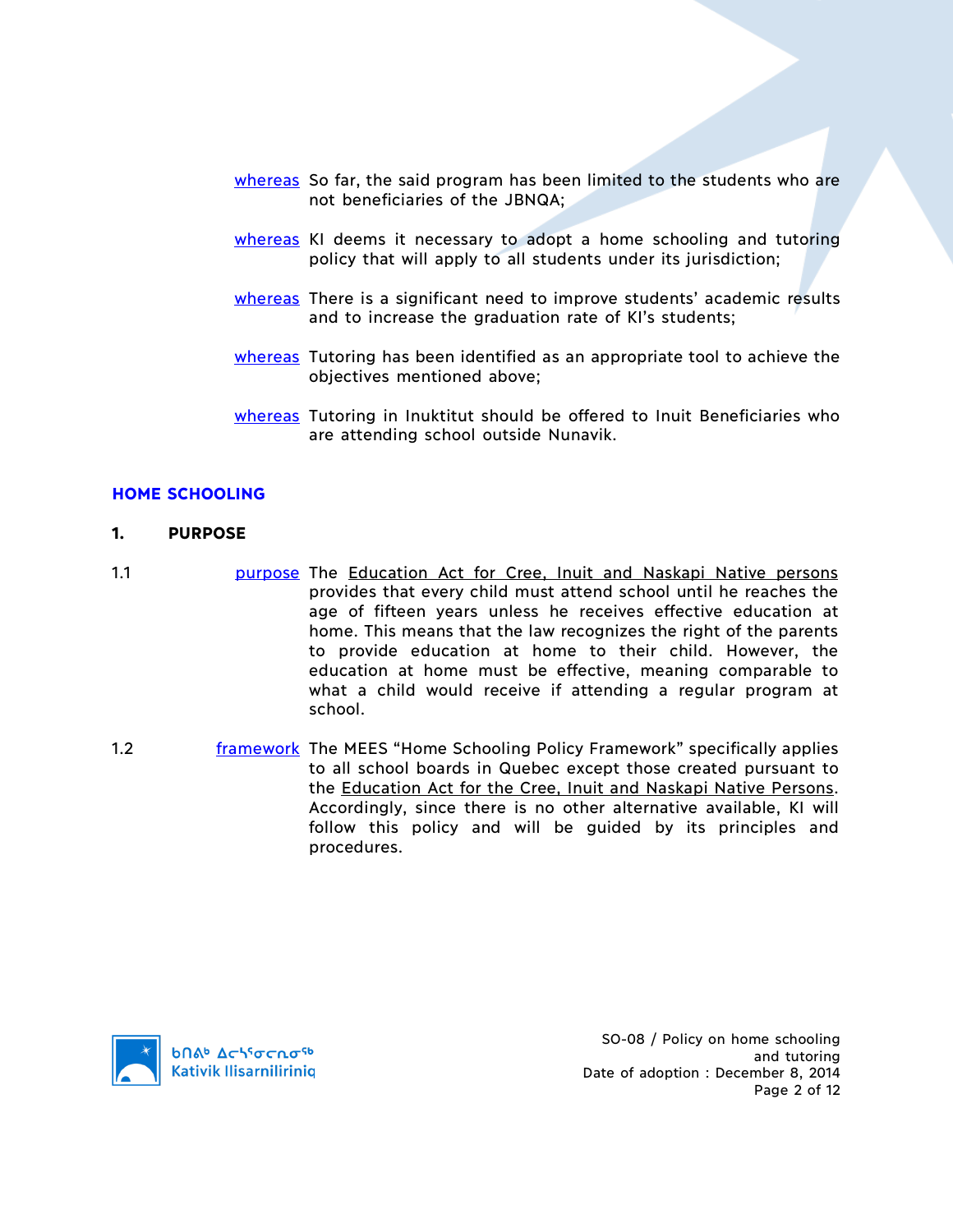## **2. POLICY AND PROCEDURES**

- 2.1 **permission** Every parent residing permanently or temporarily in Nunavik shall request be entitled to request permission from KI to have his child home schooled, i.e. receive effective instruction at home.
- 2.2 document A parent who wishes to have his child home schooled must submit to be submitted to KI, before May 31st of each year:
	- 1. An application form provided by KI;
	- 2. An Educational Plan which specifies the teaching that will be provided to the child during the school year;
	- 3. A copy of a High School Leaving Certificate or the equivalent from the parent that will provide homeschooling.
- 2.3 education The Education Plan is a precise description of the approaches and plan methods that the parent(s) will use to promote the educational, social, and physical development of their child, and the academic objectives for each subject to be taught during the term of the home schooling contract. If applicable, the Education Plan must also address the special needs of the student.
- 2.4 **education The Education Plan must reflect KI [or Quebec] Education** plan specification Program and must specify:
	- 1. The cycle level of the student;
	- 2. The teaching materials and other support materials to be used;
	- 3. How the competencies of KI [or Quebec] Education Program will be addressed;
	- 4. The nature and extent of the on-going evaluation that will serve the teaching and learning process;
	- 5. The weekly schedule giving the time that will be devoted to each subject.
- 2.5 signing of the If KI approves the application form and the Educational Plan home schooling submitted by the parent, the School Board and the parent will contract sign a Home Schooling Contract which will be valid for a maximum of one school year.



SO-08 / Policy on home schooling and tutoring Date of adoption : December 8, 2014 Page 3 of 12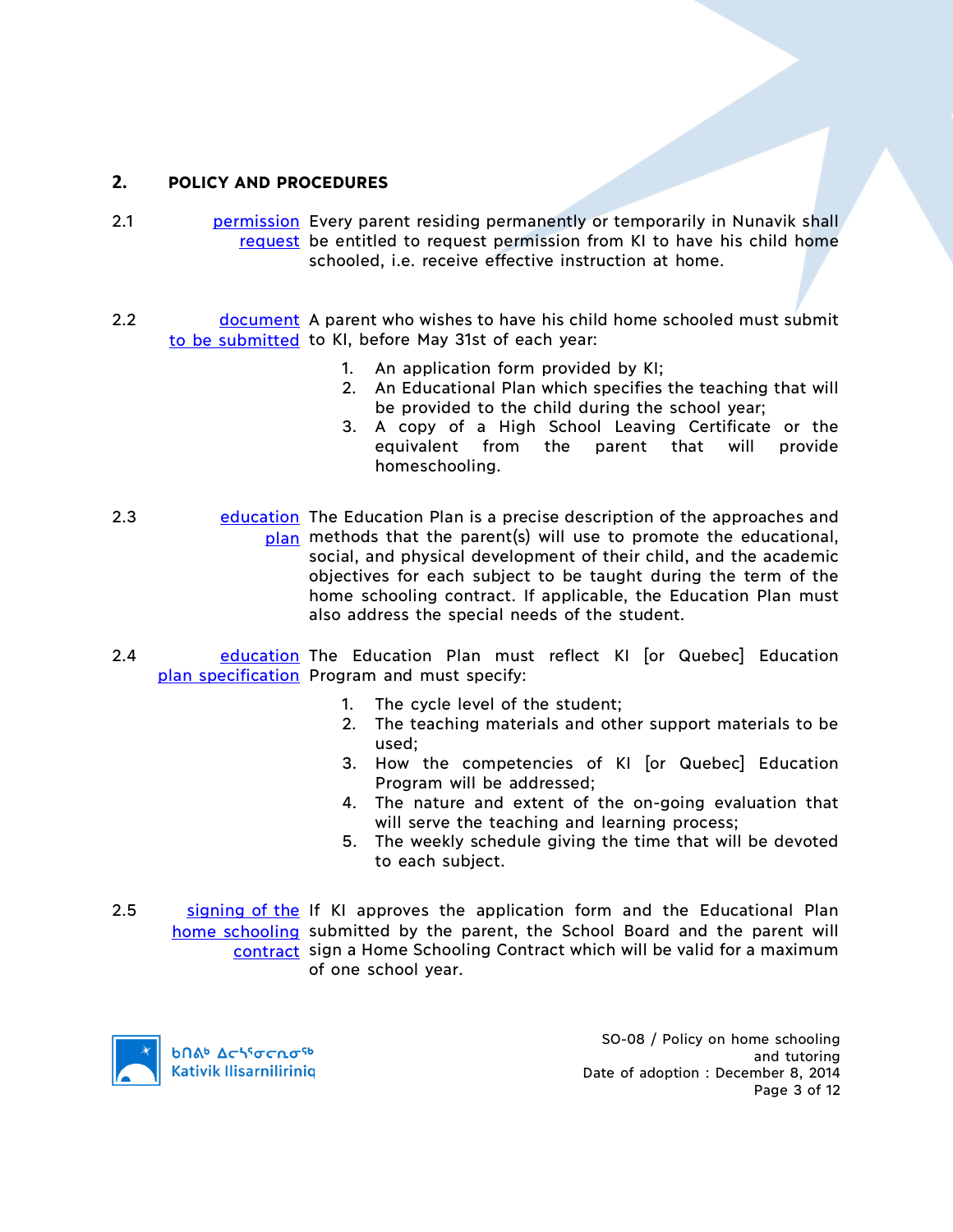- 2.6 **procedure** For every application received, KI must :
	- 1. Review the parent's request for home schooling;
	- 2. Interview the parent who made the request;
	- 3. Assist the parent in the preparation of the Educational Plan by making sure that it will be compatible with KI educational programs;
	- 4. Submit to the parent the list of the books and school material that the student would use if he was registered at his school;
	- 5. Review the Educational Plan submitted by the parent and make sure that the Education Plan meets the criteria set out in this Policy;
	- 6. Submit a recommendation to the Director General, approving or denying the parent's application for home schooling. Overall, KI will ensure that each student attending homeschool will receive an educational experience equivalent to that provided in a school is being provided by the parent(s);
	- 7. Evaluate the child under the home schooling contract.
- 2.7 Satisfaction The Director General may sign the Home School Contract if he is of the home satisfied with the parent's application, the Educational Plan school contract submitted by the parent and a positive recommendation made by KI in support of homeschooling.
- 2.8 **place of** In every case, the Home Schooling Contract must provide that residence the child will attend home schooling at his place of residence in Nunavik.
- 2.9 resources or Under no circumstances KI shall be obligated to provide financial financial assistance assistance to a parent applying for home schooling nor shall it be obligated to provide human resources, books or any other type of material to a parent unless KI budgetary rules provide for such resources or financial assistance.
- 2.10 **parental Once the Homeschool contract is signed, the parent(s):** obligations
	- 1. Must demonstrate that they can provide an educational experience equivalent to that provided by KI;



SO-08 / Policy on home schooling and tutoring Date of adoption : December 8, 2014 Page 4 of 12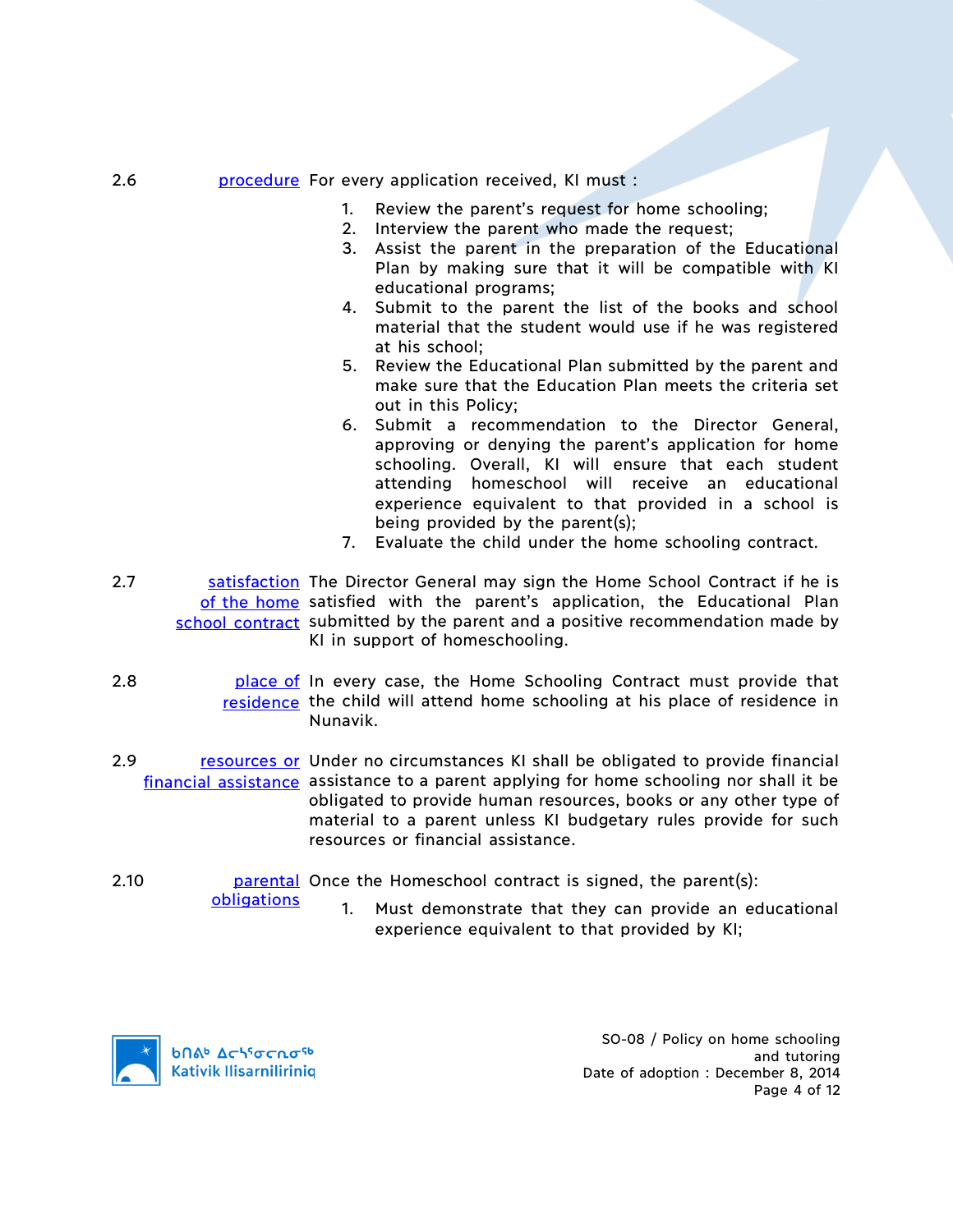- 2. Will maintain for every subject taught at home, a portfolio of the teaching, learning and assessment experiences during the term of the Homeschool Contract;
- 3. And the child(ren) must attend the evaluation session(s) arranged by KI.
- 2.11 **Learning Every year KI will evaluate the learning of the student under the** assessment Homeschool Contract. The evaluation shall be conducted by the teacher of the school where the student would normally be attending.

The evaluation will include:

- 1. A review of the teaching, learning and assessment as reflected in the portfolio to be maintained for each subject taught during the term of the Homeschool Contract;
- 2. The administration of examinations in core subjects as required by the MEES or KI.
- 2.12 **blue obligatory** In addition to providing portfolios on or before May 31st, presence/ Elementary students must be present at the Elementary school in elementary students which they are registered for any formal evaluations that may occur.
- 2.13 **bligatory** In addition to providing portfolios on or before May 31st, presence/ Secondary students must be present in the Secondary school in secondary students which they are registered in order to take part in the MEES endof-cycle assessments for Cycles 1, 2 and 3.
- 2.14 **appropriate** If the Director General refuses to sign the Home School Contract, measures in the parent must register his child to the school where he would case of refusal normally attend. Shall the parent fail to do so; KI will undertake the appropriate measures to make sure that the child attends school.
- 2.15 application for Parents wishing to renew a Homeschool Contract must apply renewal of a contract annually according to these procedures.



SO-08 / Policy on home schooling and tutoring Date of adoption : December 8, 2014 Page 5 of 12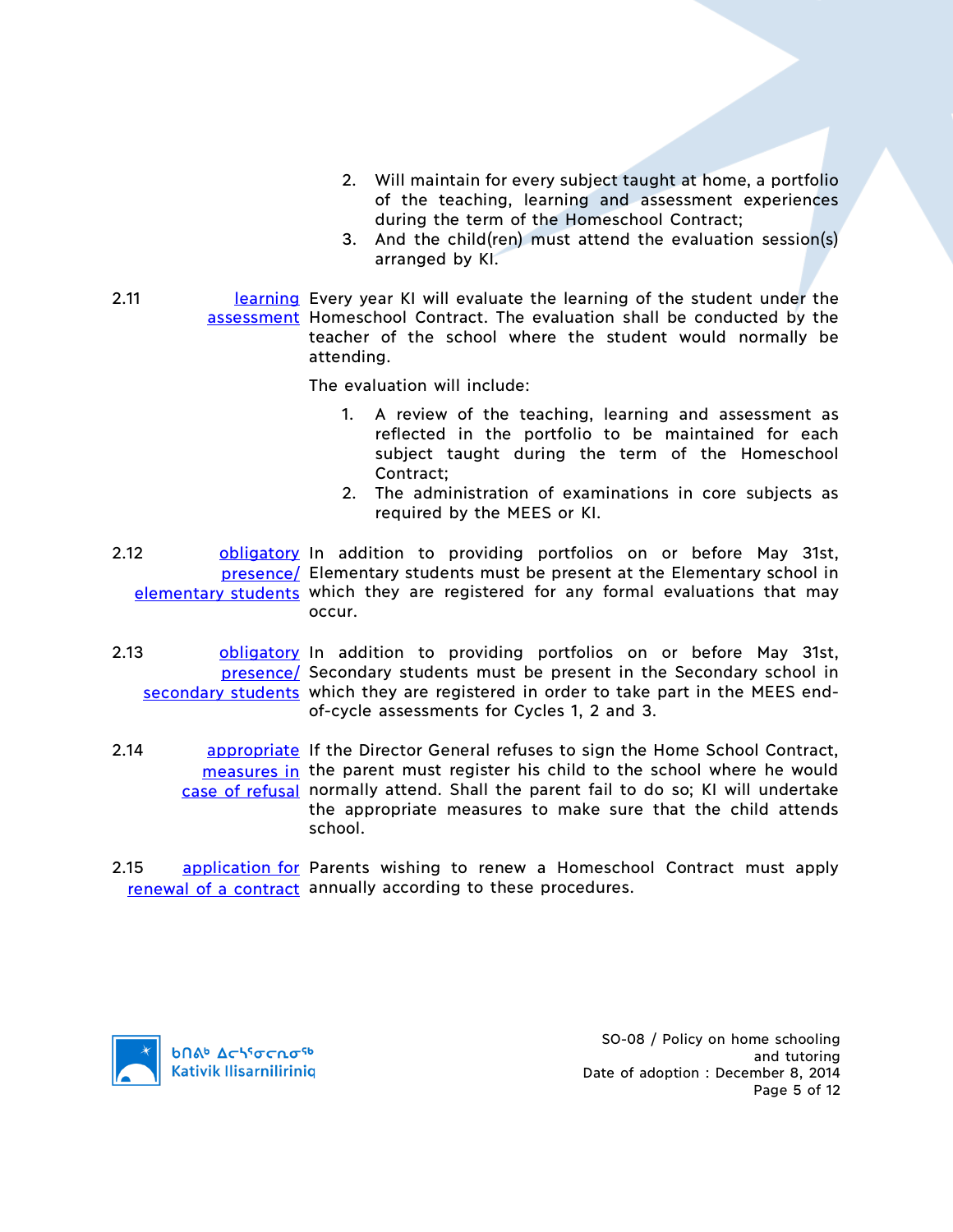## **3. FINANCING PROVIDED BY MEES**

3.1 **funding Adequate funding must be provided by MEES for the** implementation of this Policy (including costs related to pedagogical counsellors).

### **TUTORING**

#### **1. PURPOSE**

- 1.1 **purpose KI will provide to the elementary and secondary students under** its jurisdiction a tutoring program (Tutoring Program in Nunavik) in order to assist them in improving their academic results and to help increasing the graduation rate of the students.
- 1.2 tutoring KI will provide to the *James Bay and Northern Quebec Agreement*  program outside Inuit Beneficiaries, who are attending elementary or secondary Nunavik school outside Nunavik, a tutoring program (Tutoring Program outside Nunavik) in order to assist them adapting in their new school environment, improving their academic results and to help increasing the graduation rate of the students.
- 1.3 tutoring program KI will provide a tutoring program for the *JBNQA* non-beneficiary for JBNQA elementary and secondary students who attend school in Nunavik non-beneficiary (Tutoring Program for *JBNQA* non-beneficiary Students) so they students can get some academic assistance in French or in English, as the case may be, and remain competitive when they resume their education in the South.

### **2. TUTORING PROGRAM IN NUNAVIK POLICY AND PROCEDURES**

2.1 **request** Every parent residing permanently or temporarily in Nunavik shall for tutorat be entitled to request tutoring assistance for his/her child who is attending elementary or secondary school under the jurisdiction of KI. This request shall be made to the school where the child is registered.



SO-08 / Policy on home schooling and tutoring Date of adoption : December 8, 2014 Page 6 of 12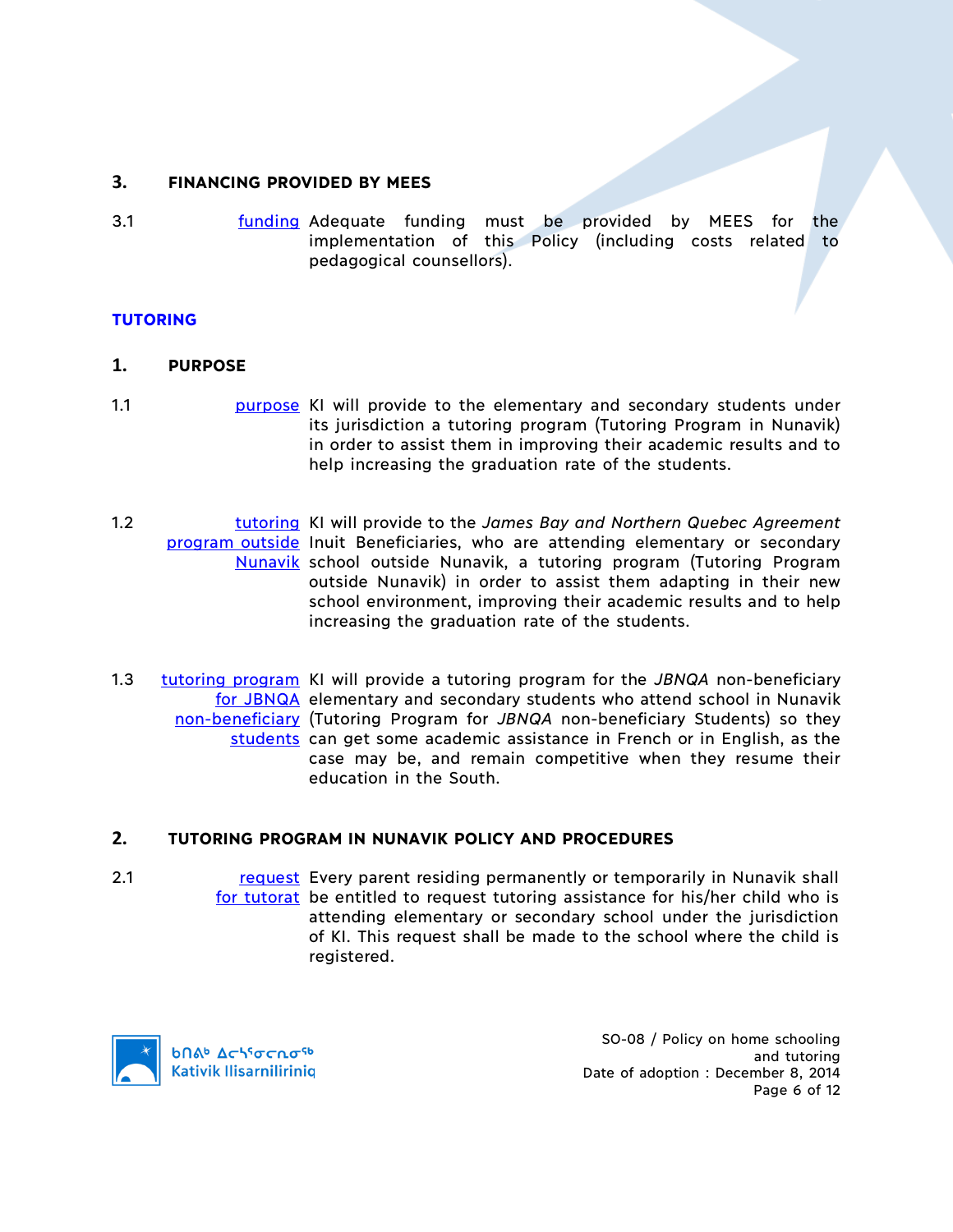- 2.2 **tutoring A parent who wishes to register his/her child to the tutoring** request form program must complete an "Inuktitut Language of instruction tutoring request form" at any given time during the school year. The parent may request assistance from KI in completing the said form. The parent must also submit the child's last report card annexed to the form.
- $2.3$ recommendation registered in the Tutoring program. In such case, the parent still for the registration has to complete the "Inuktitut Language of instruction tutoring of a child in the request form". tutoring program KI can directly contact a parent and recommend that the child be
- 2.4 **approval by The "Inuktitut Language of instruction tutoring request form",** KI once completed, must be approved by KI. Once approved, the registration is effective until the end of each school year. If the parent wishes to continue tutoring for the following school year, he/she must complete a new "Inuktitut Language of instruction tutoring request form" and have it approved by KI.
- 2.5 **ineligibility** The following students are not admissible to the tutoring to the tutoring program:

program

- 1. Student with special needs;
- 2. Student with significant absenteeism;
- 3. Student attending homeschool;
- 4. Student not registered at KI.
- 2.6 **Subject Before approving a request, KI shall meet with the student's** remediation parent and teacher to make sure that subject remediation has approval been used adequately and that tutoring is the right tool to be used for the student.
- 2.7 application The tutoring program applies to all subjects taught to the student by the school. However, the program cannot be used for homework assistance or any other related private service.



SO-08 / Policy on home schooling and tutoring Date of adoption : December 8, 2014 Page 7 of 12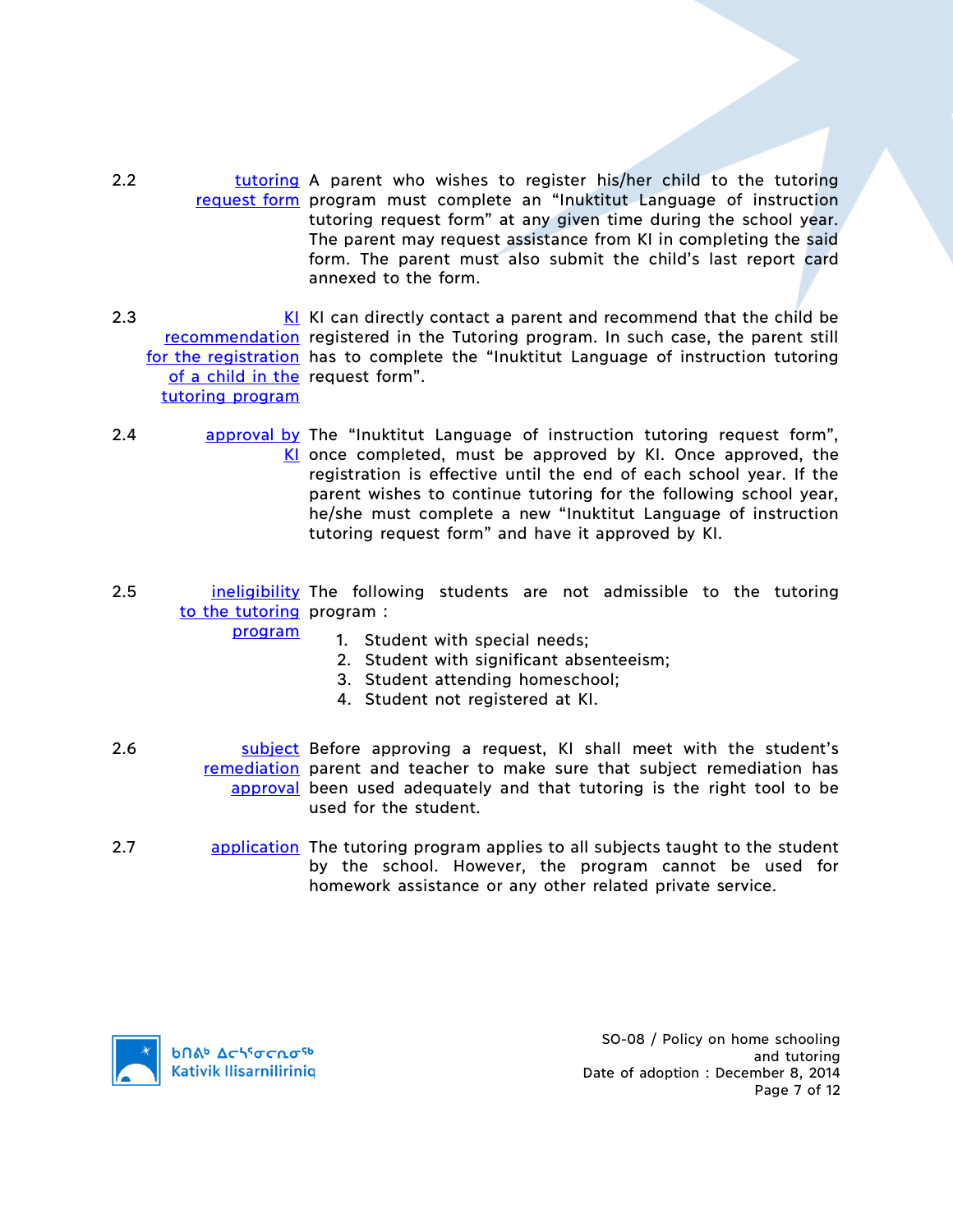- 2.8 order of priority In every case, the order of priority given to each request for of request for tutoring will depend on : tutoring
	- 1. The need of the student in a particular subject that cannot be corrected by subject remediation or that is not caused by the student's absenteeism or lack of interest with the subject;
	- 2. The availability of funding;
	- 3. The availability of a qualified tutor.
- 2.9 choice of Once the request is approved, KI and the parent who completed tutor the "Inuktitut Language of instruction tutoring request form" will choose a tutor, locally available for the student. However, unless authorized by KI, the student's current teacher cannot qualify as his/her tutor. The tutor must be qualified to teach the subject relevant to the tutoring. KI will have the final say concerning the qualifications of the tutor.
- 2.10 maximum rate At the beginning of each school year, KI shall determine the maximum rate available per week/per child for tutoring. The parent will be responsible to pay any additional amount directly to the tutor.
- 2.11 **tutor's** The tutor sends its invoice to KI at least once a month and KI invoice shall approve the invoice and proceed with the payment.
- 2.12 **I** number of A Tutor can take more than one student at a time, as long as the students per tutor subject taught during tutoring is the same.
- 2.13 **place for Tutoring must take place after regular school hours. If the tutor** tutoring cannot find a suitable place for tutoring, he/she may use a dedicated space at the school, conditional to KI approval.



SO-08 / Policy on home schooling and tutoring Date of adoption : December 8, 2014 Page 8 of 12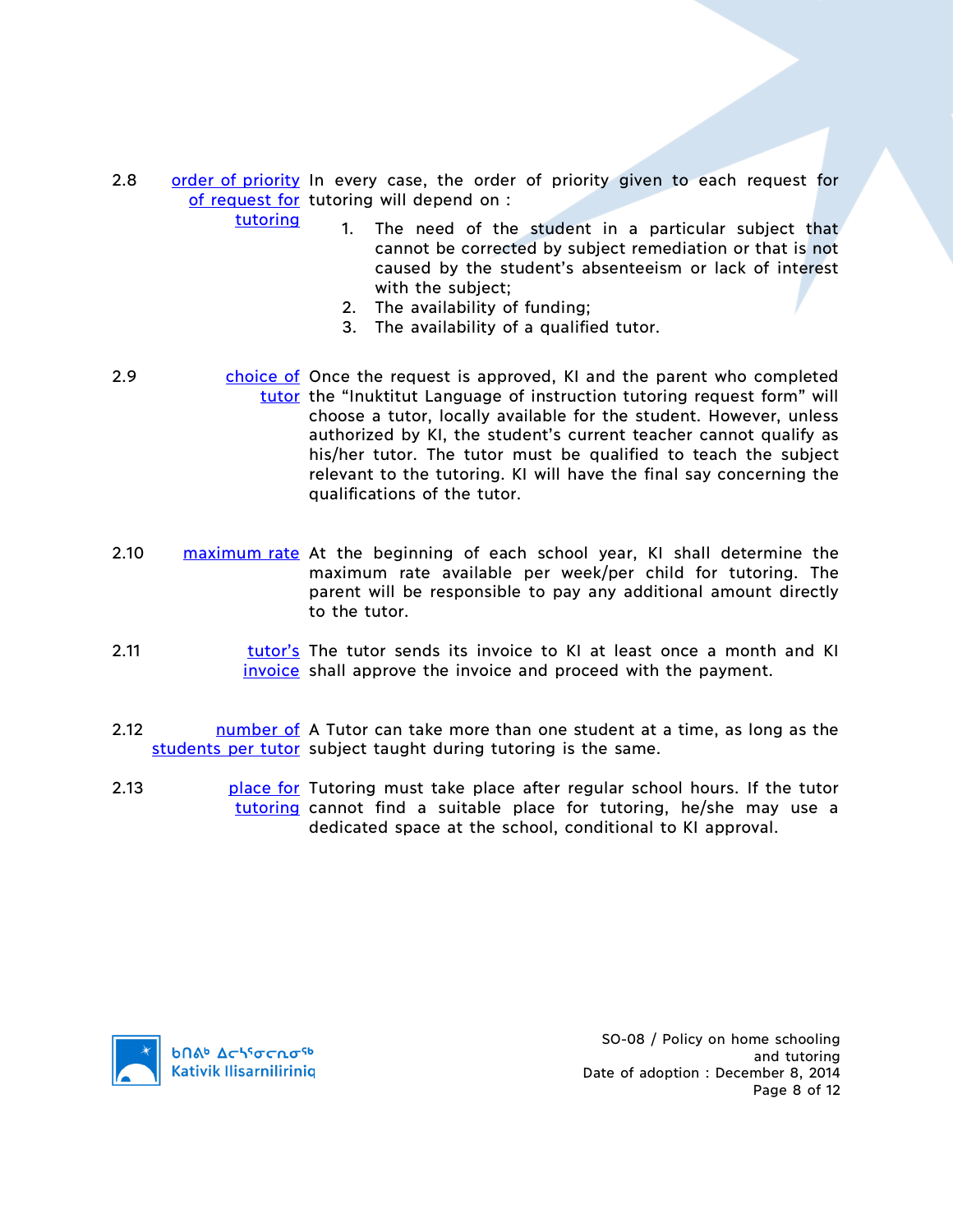2.14 **Suspension KI may suspend or terminate the tutoring of a student when:** 

or termination of tutoring

- 1. The report card is showing significant improvement in the subject;
- 2. The student shows disinterest with tutoring;
- 3. Funding is no longer available to cover the cost of the program;
- 4. Qualified tutor no longer available.

# **3. TUTORING PROGRAM OUTSIDE NUNAVIK POLICY AND PROCEDURES**

3.1 **request** Every parent, who is an Inuit Beneficiary of the JBNQA and who for tutoring is residing permanently or temporarily outside Nunavik, shall be assistance entitled to request tutoring assistance for his/her child who is attending elementary or secondary school under the jurisdiction of a public school Board where the student is residing.

> The purpose of the **tutoring program outside Nunavik** is to assist students in their transition to a new school structure. Registration to this tutoring program must begin during the student's first year of enrolment in the new school system. This request shall be made to KI.

- 3.2 **tutoring** A parent who wishes to register his/her child to the tutoring request form program must complete a "tutoring outside Nunavik request form" at any given time during the school year. The parent may request assistance KI in completing the said form. The parent must also submit the child's last report card annexed to the form.
- 3.3 **approval The "tutoring outside Nunavik request form", once completed,** of a tutoring must be approved by KI. Once approved, the registration is request effective until the end of each school year. If the parent wishes to continue tutoring for the following school year, he/she must complete a new "tutoring outside Nunavik tutoring request form" and have it approved by KI. The registration to this tutoring program cannot exceed three (3) years.



SO-08 / Policy on home schooling and tutoring Date of adoption : December 8, 2014 Page 9 of 12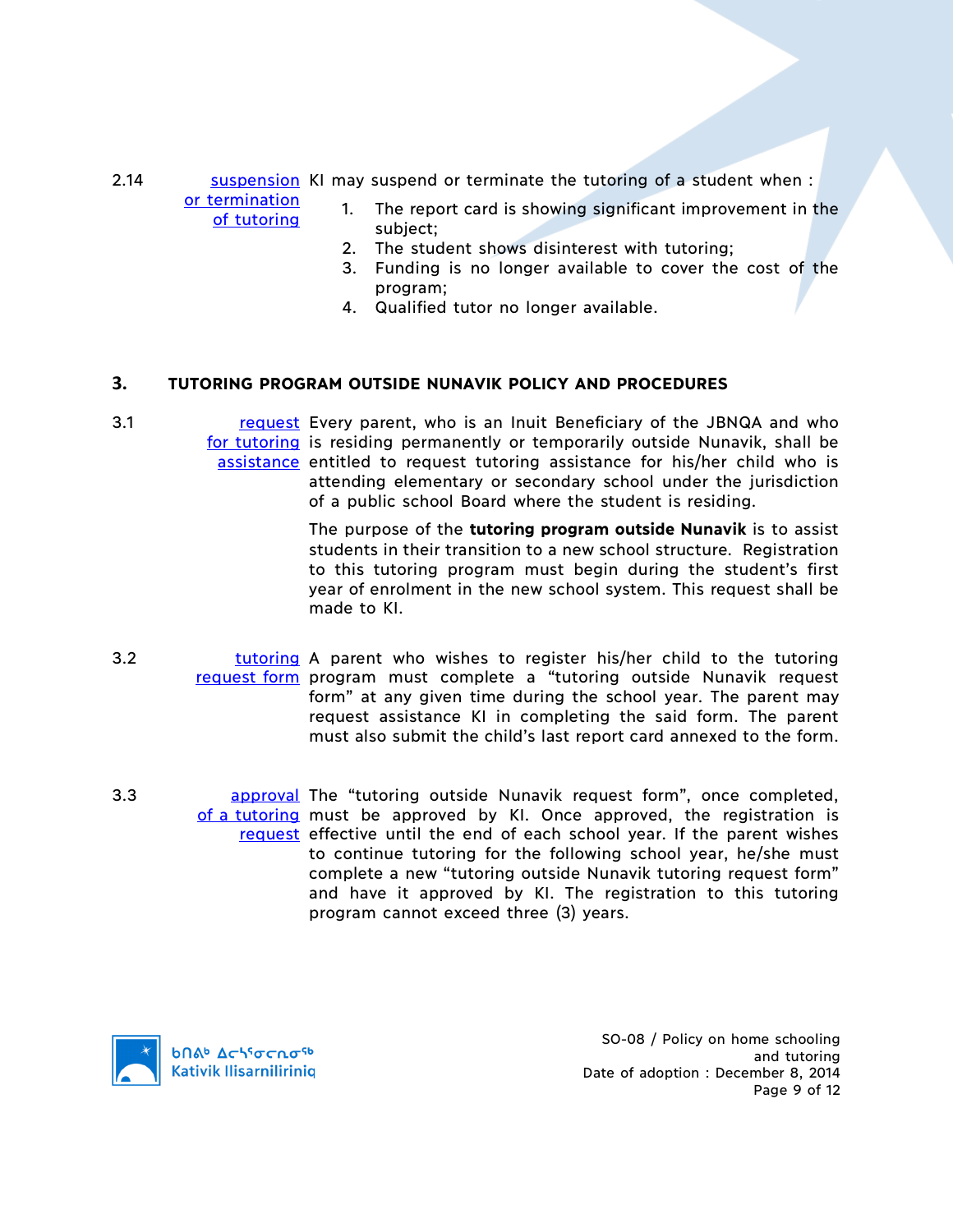3.4 **ineligibility** The following students are not admissible to the tutoring to the tutoring program:

program

tutoring

- 1. Student with special needs; Parents of children with special needs must utilize the resources available through their local school and C.LS.C.;
- 2. Student with significant absenteeism;
- 3. Student attending homeschool;
- 4. Student attending private school.
- 3.5 **Subject Before approving a request, KI shall make sure that subject** remediation remediation has been used adequately and that tutoring is the approval right tool to be used for the student.
- 3.6 Subjects taught The tutoring program applies to all subjects taught to the student to the by the school. Furthermore, the parent may request tutoring in tutoring program Inuktitut if he/she can find a qualified tutor for this subject. However, the program cannot be used for homework assistance or any other related private service.
- 3.7 order of priority In every case, the order of priority given to each request for of request for tutoring will depend on :
	- 1. The need of the student in a particular subject that cannot be corrected by subject remediation and that is not caused by the student's absenteeism or lack of interest with the subject;
	- 2. The availability of funding;
	- 3. The availability of a qualified tutor.
- 3.8 choice of Once the request is approved, the parent who completed the tutor "tutoring outside Nunavik tutoring request form" will choose a tutor, locally available for the student. However, unless authorized by KI, the student's current teacher cannot qualify as his/her tutor. The tutor must be qualified to teach the subject relevant to the tutoring. For more certainty, KI has no obligation whatsoever in providing a tutor under this tutoring program.
- 3.9 maximum rate At the beginning of each school year, KI shall determine the maximum rate available per week/per child for tutoring. The parent will be responsible to pay any additional amount directly to the tutor.



SO-08 / Policy on home schooling and tutoring Date of adoption : December 8, 2014 Page 10 of 12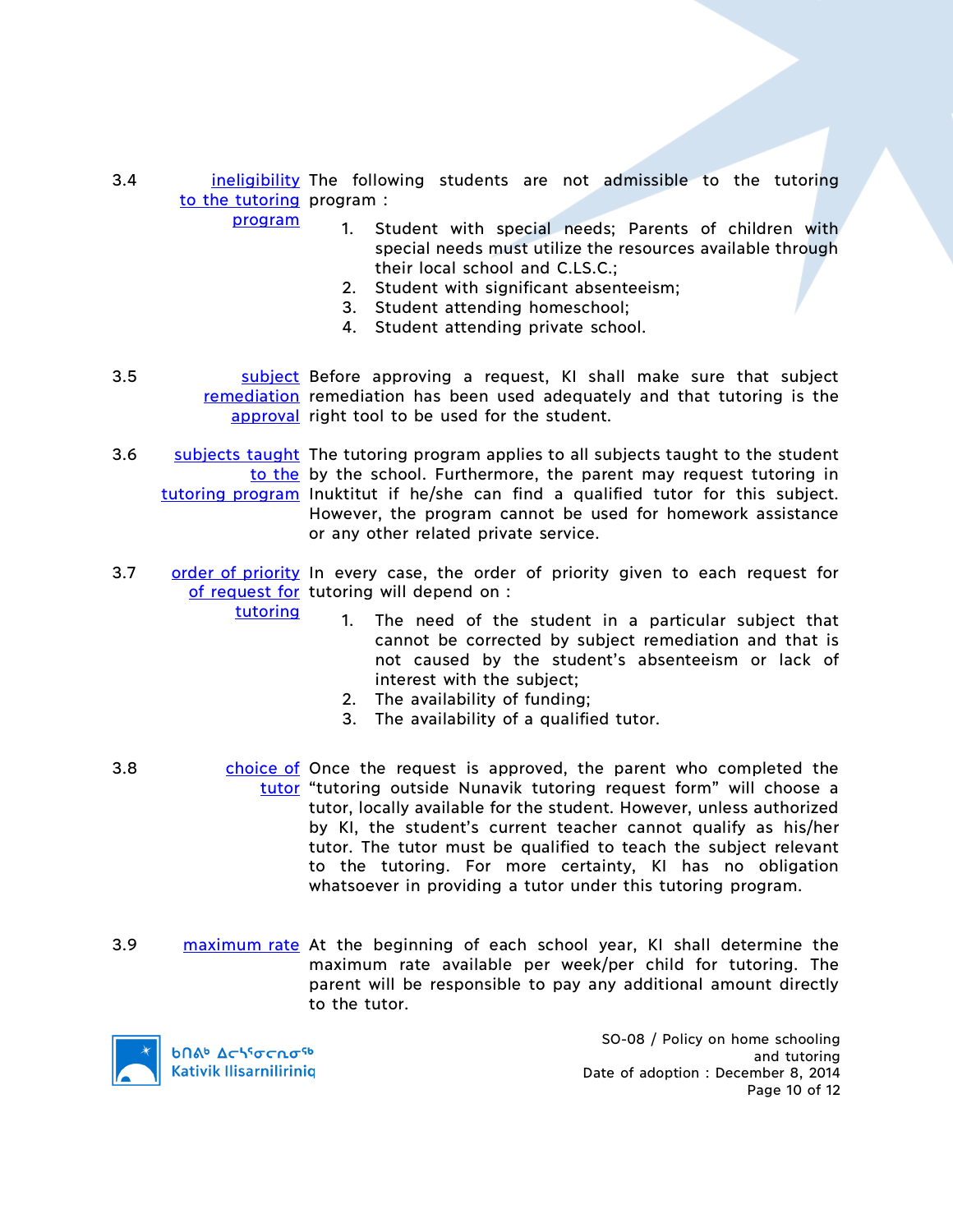- 3.10 **tutor's** The tutor sends its invoice to KI at least once a month and the invoice KI shall approve the invoice and proceed with the payment. Under no circumstances, a tutor shall be considered an employee of KI.
- 3.11 **I** number of A Tutor can take more than one student at a time, as long as the students per tutor subject taught during tutoring is the same.
- 3.12 **Suspension KI may suspend or terminate the tutoring of a student when:**

or termination of tutoring

- 1. The report card is showing significant improvement in the subject;
	- 2. The student shows disinterest with tutoring;
	- 3. Funding is no longer available to cover the cost of the program;
	- 4. Qualified tutor no longer available.

## **4. TUTORING PROGRAM FOR JBNQA NON-BENEFICIARY STUDENTS POLICY AND PROCEDURES**

- 4.1 **request Every JBNQA non-beneficiary parent residing permanently or** for tutorat temporarily in Nunavik shall be entitled to request tutoring assistance for his/her child who is attending elementary or secondary school under the jurisdiction of KI. This request shall be made to the school where the child is registered.
- 4.2 **tutoring** A parent who wishes to register his/her child to the tutoring request form program must complete a "French and English Language of Instruction tutoring request form" at any given time during the school year. The parent may request assistance from KI in completing the said form. The parent must also submit the child's last report card annexed to the form.
- 4.3 **approval The "French and English Language of Instruction tutoring request** of a tutoring form", once completed, must be approved by KI. Once approved, request the registration is effective until the end of each school year. If the parent wishes to continue tutoring for the following school year, he/she must complete a new "French and English Language of Instruction tutoring request form" and have it approved by KI.



SO-08 / Policy on home schooling and tutoring Date of adoption : December 8, 2014 Page 11 of 12